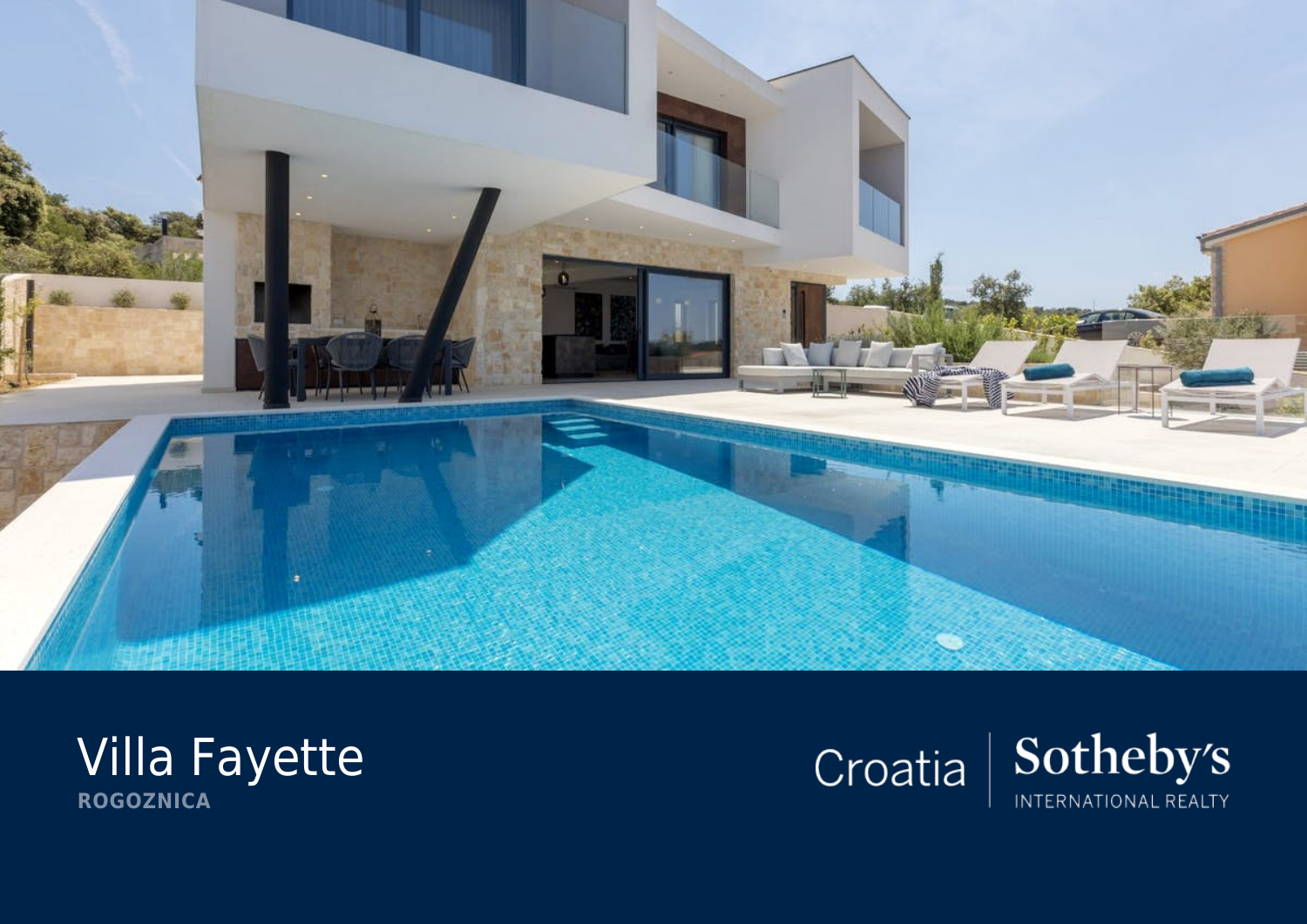## Villa Fayette



**LIVING AREA** 270 m2



**PLOT SIZE** 550 m2



**PRICE** 1.500.000 €





**ROOMS** 3

**CONTACT Ivana Marković**  Grljevačka 2a, 21312 Podstrana m: 00385 (0)916027672 info@sothebysrealty.hr www.sothebysrealty.hr

Each Office is Independently Owned and Operated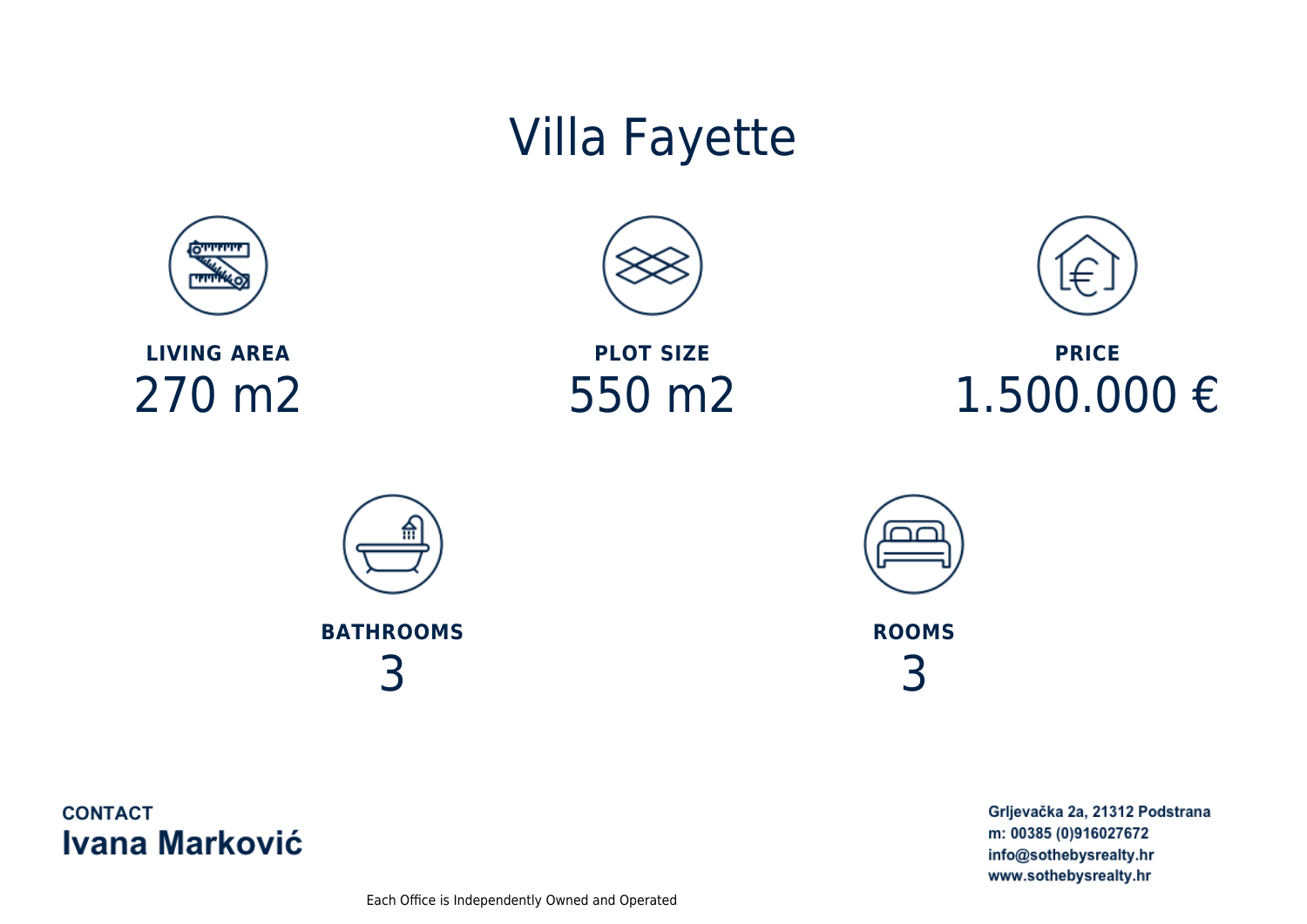Villa Fayette is a newly-built modern villa, located in the proximity of Rogoznica and close to one of the most beautiful marinas on the Adriatic. Rogoznica is known for its rich tourist offer and numerous restaurants, shops, souvenir shops, and natural pebble beaches. This three-story property is located in a quiet

area, and thanks to its privileged location and south orientation, it offers a magnificent view of the picturesque Rogoznica archipelago. Its modern architecture encompasses attractive interiors and inviting outdoor areas inspired by a harmonious Mediterranean setting while providing discretion, privacy, and utmost comfort. The gross living area comprises 270 square meters, and it includes everything you might need for a carefree vacation. The ground floor consists of an open concept living area comprising a spacious living room, fully-fitted contemporary kitchen, dining area, and toilet. The living room area expands into a spacious terrace with clean lines, providing an impressive view of the sea and islands. The top floor consists of three bedrooms with ensuite bathrooms. An indoor staircase links the two floors. The basement area is currently used for additional storage space. The appealing interior design incorporating timeless, long-lasting materials and supreme designer furnishing provides a symbiosis of a picturesque Mediterranean environment and the comfortable, modern way of life. The well-organized and invigorating outdoor terrace features a modern swimming pool, comfortable outdoor sofas, a sundeck with modern loungers, and a barbecue zone with a dining table, ideal for lounging during hot summer days and for evening get-togethers. The outdoor parking area is also available in front of the villa. The exclusive design and the extraordinary location close to the main tourist attractions and some of the most beautiful beaches make villa Fayette a great choice if you are looking for a second home or an investment property with immense tourism potential.

## AMENITIES

Energy certificate  $\swarrow$  Furnished  $\swarrow$  Parking  $\swarrow$  Seaview  $\swarrow$  Terrace  $\swarrow$